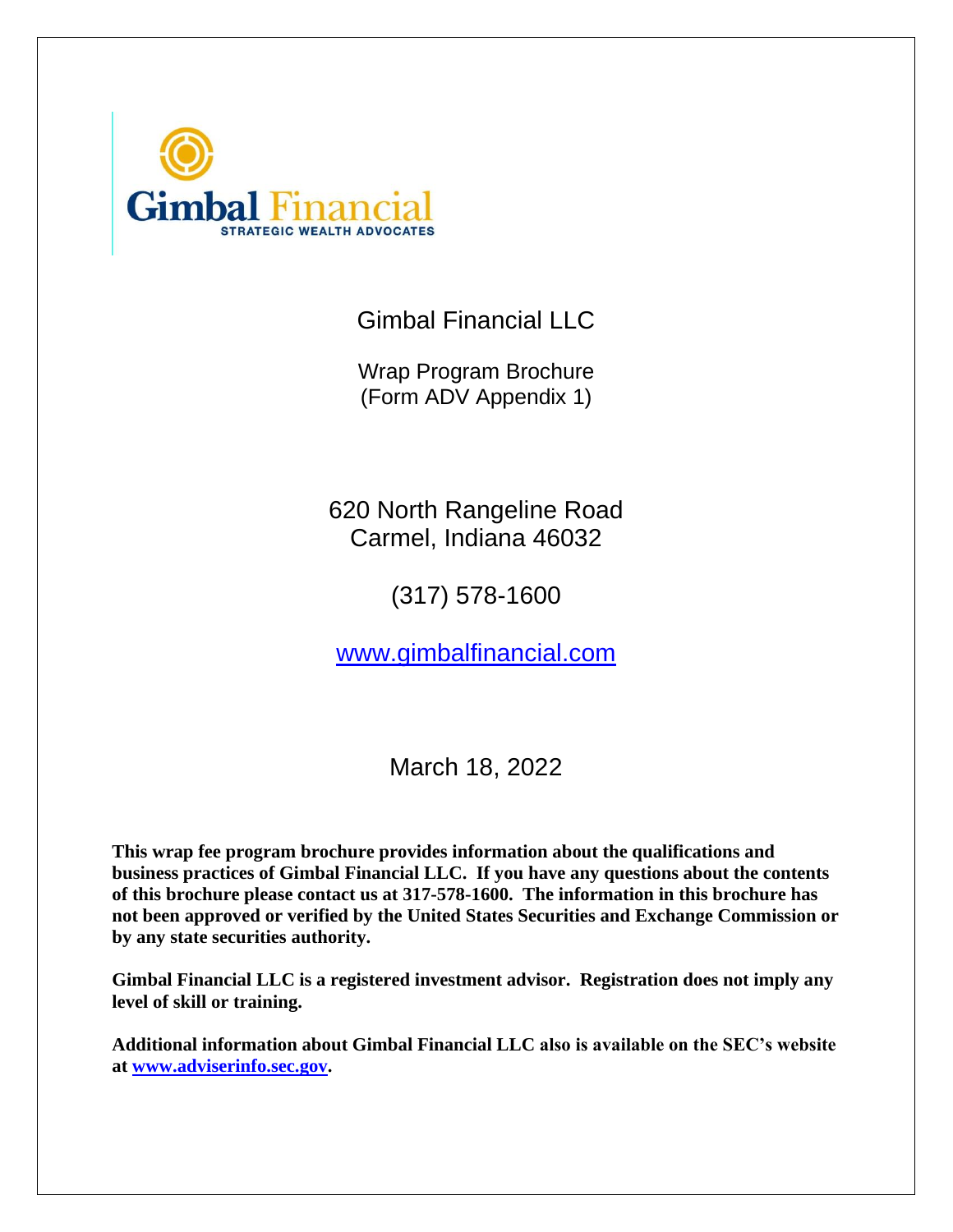# **Item 2 – Material Changes**

This Brochure is dated March 18, 2022. There have been no material changes made to our Brochure since the date of our last annual updating amendment in March 2021.

# **Item 3 – Table of Contents**

|                                                                               | Page |
|-------------------------------------------------------------------------------|------|
|                                                                               | 1    |
|                                                                               | 2    |
|                                                                               | 2    |
|                                                                               | 3    |
|                                                                               | 3    |
|                                                                               | 3    |
|                                                                               | 4    |
|                                                                               | 5    |
|                                                                               | 6    |
|                                                                               | 6    |
|                                                                               | 6    |
|                                                                               | 7    |
|                                                                               | 8    |
| Item 7 - Client Information Provided to Portfolio Managers                    | 9    |
|                                                                               | 9    |
|                                                                               | 9    |
|                                                                               | 9    |
|                                                                               | 9    |
| Code of Ethics, Participation or Interest in Client Transactions and Personal |      |
|                                                                               | 10   |
|                                                                               | 10   |
|                                                                               | 10   |
|                                                                               | 11   |
|                                                                               | 11   |
|                                                                               | 11   |
|                                                                               | 11   |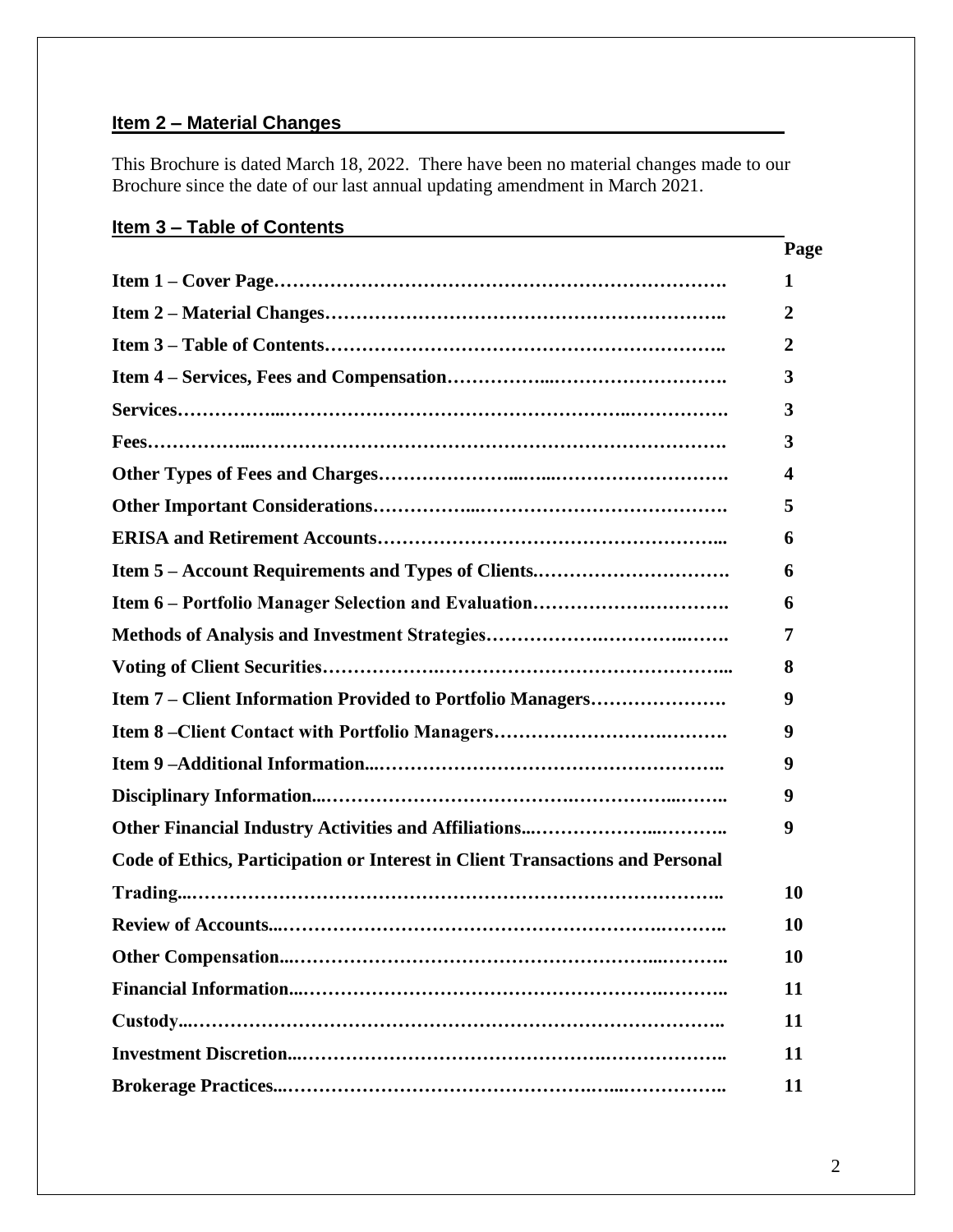#### **Item 4 – Services, Fees and Compensation**

#### **Services**

Gimbal Financial LLC ("Gimbal", we" or "our") became registered as an investment advisor in 2011 and is owned by Keith A. Tyner. Gimbal offers discretionary asset management services through a program account (the "Program") based on the individual needs of clients ("client", "you" or "your"). We will determine your financial goals and objectives through discussions and completion of a questionnaire. The investment objective you select (e.g., growth with income, growth, or aggressive growth) will guide us in managing your account. In the Program we provide management services using a variety of investment types, including but not limited to, no-load and load-waived mutual funds, exchange traded funds ("ETF"), structured products, individual equities, and cash and cash equivalents.

You will be required to establish a Program account in your name at LPL Financial ("LPL"), a registered broker/dealer and qualified custodian. We can assist you with this process. LPL provides clearing, custody and other brokerage services for accounts established through the Program. You will retain all rights of ownership on your account, including the right to withdraw securities or cash, vote proxies, and receive transaction confirmations. In addition, you will also have the ability to impose restrictions on investing in certain securities or types of securities at the time you open the account.

In order to hire us to provide management services, you will be asked to enter into a written investment advisory agreement with us. This agreement will set forth the terms and conditions of our relationship, including the amount of your investment advisory fee. You will also be asked to complete a brokerage account application with LPL.

#### **Fees**

In a Program account, the client pays a single annual advisory fee for advisory services and execution of transactions. Clients do not pay brokerage commissions, markups or transaction charges for execution of transactions in addition to the advisory fee. The advisory fee is negotiable between the client and Gimbal and is set out in the written investment advisory agreement. We will not require payment of more than \$500 in fees more than six months in advance. Fees are negotiable and differ based upon a number of factors including pre-existing or employee relationships, the nature of services to be provided, types of investments, portfolio makeup, and/or the complexity of the client's situation. In addition, assets in related accounts may be aggregated to establish the amount upon which advisory fees will be based.

The advisory fee is based on a percentage of the market value of your account, including cash holdings, according to the schedule below. Advisory fees are billed quarterly in advance and calculated based on the account's market value on the last business day of the prior quarter. LPL, as the qualified custodian for the Program account, is responsible for calculating and deducting all advisory fees from your account based upon written authorization from the client.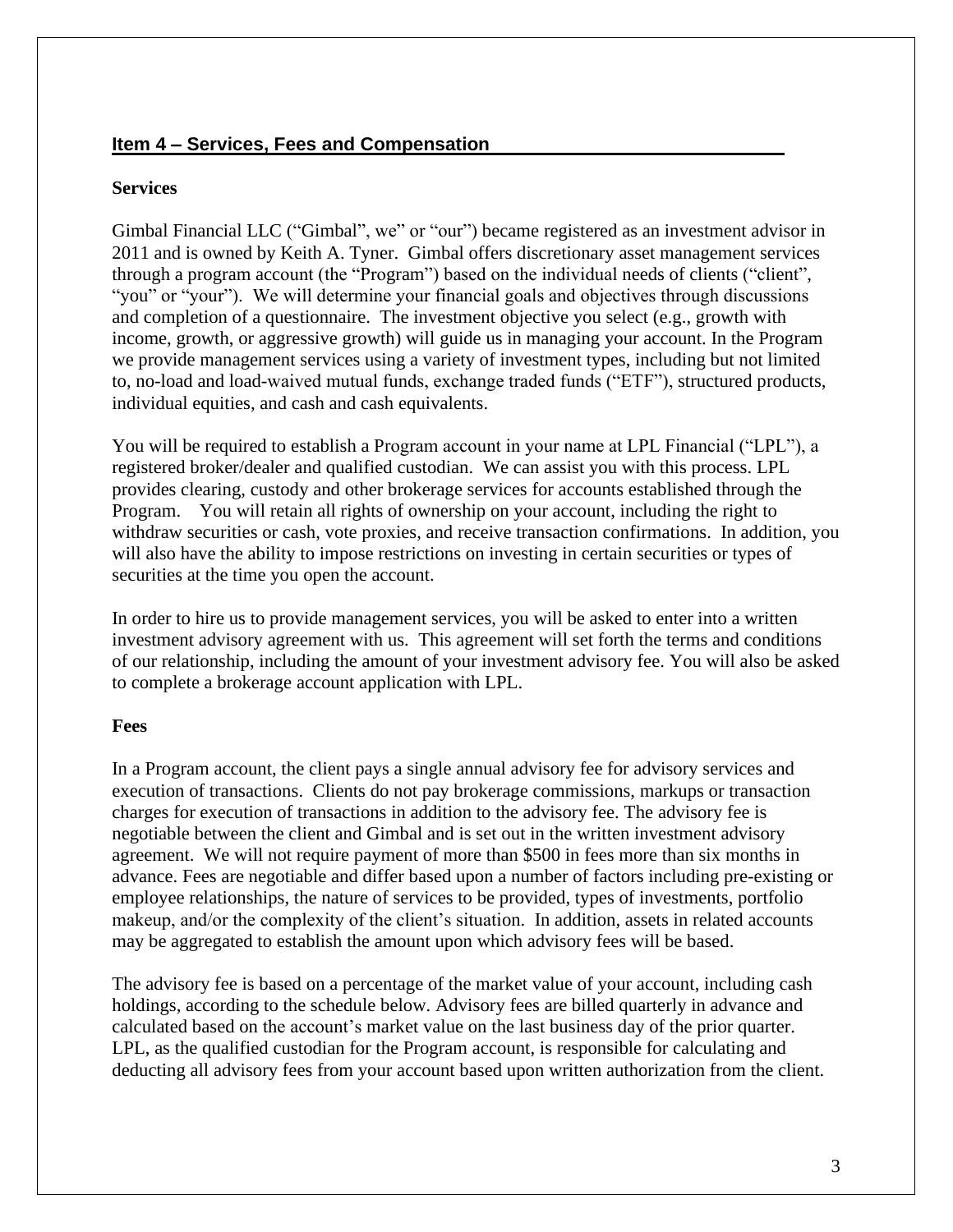| <b>Market Value of Accounts</b> | <b>Advise</b> |  |
|---------------------------------|---------------|--|
| $$0 - $999,999$                 | 1.25%         |  |
| $$1,000,000 - $1,999,999$       | 1.00%         |  |
| \$2,000,000 - \$4,999,999       | 0.90%         |  |
| $$5,000,000+$                   | Negoti        |  |

**Advisory Fee** Negotiable

The advisory fee may be higher than the fee charged by other investment advisors for similar services. The advisory fee is paid to Gimbal and is shared between Gimbal and its advisory representatives. Gimbal does not accept performance-based fees for Program accounts.

If the written advisory agreement is terminated before the end of the quarter, client is entitled to a pro-rated refund of any prepaid quarterly advisory fee based on the number of days remaining in the quarter after the termination date.

Clients should also be aware that Gimbal pays LPL an asset based fee for services such as client performance reporting, fee deduction services, transaction costs and other administrative processing and support services. This presents a conflict of interest in that Gimbal may consider the amount of this asset based fee in determining the amount of the advisory fee to charge clients.

#### **Other Types of Fees and Charges**

Program accounts will incur additional fees and charges from parties other than the Gimbal as noted below. These fees and charges are in addition to the advisory fee paid to Gimbal. Gimbal does not share in any portion of these third party fees.

LPL, as the custodian and broker-dealer providing brokerage and execution services on Program accounts, will impose certain fees and charges. LPL notifies clients of these charges at account opening and makes available a list of these fees and charges on its website at [www.lpl.com.](http://www.lpl.com/) LPL will deduct these fees and charges directly from the client's Program account.

There are other fees and charges that are imposed by other third parties that apply to investments in Program accounts. Some of these fees and charges are described below.

- If a client's assets are invested in mutual funds or other pooled investment products, clients should be aware that there will be two layers of advisory fees and expenses for those assets. Client will pay an advisory fee to the fund manager and other expenses as a shareholder of the fund. Client will also pay Gimbal the advisory fee with respect to those assets. Most of the mutual funds available in the program may be purchased directly. Therefore, clients could generally avoid the second layer of fees by not using the management services of Gimbal and by making their own investment decisions.
- Certain mutual funds impose fees and charges such as contingent deferred sales charges, early redemption fees and charges for frequent trading. These charges may apply if client transfers into or purchases such a fund with the applicable charges in a Program account.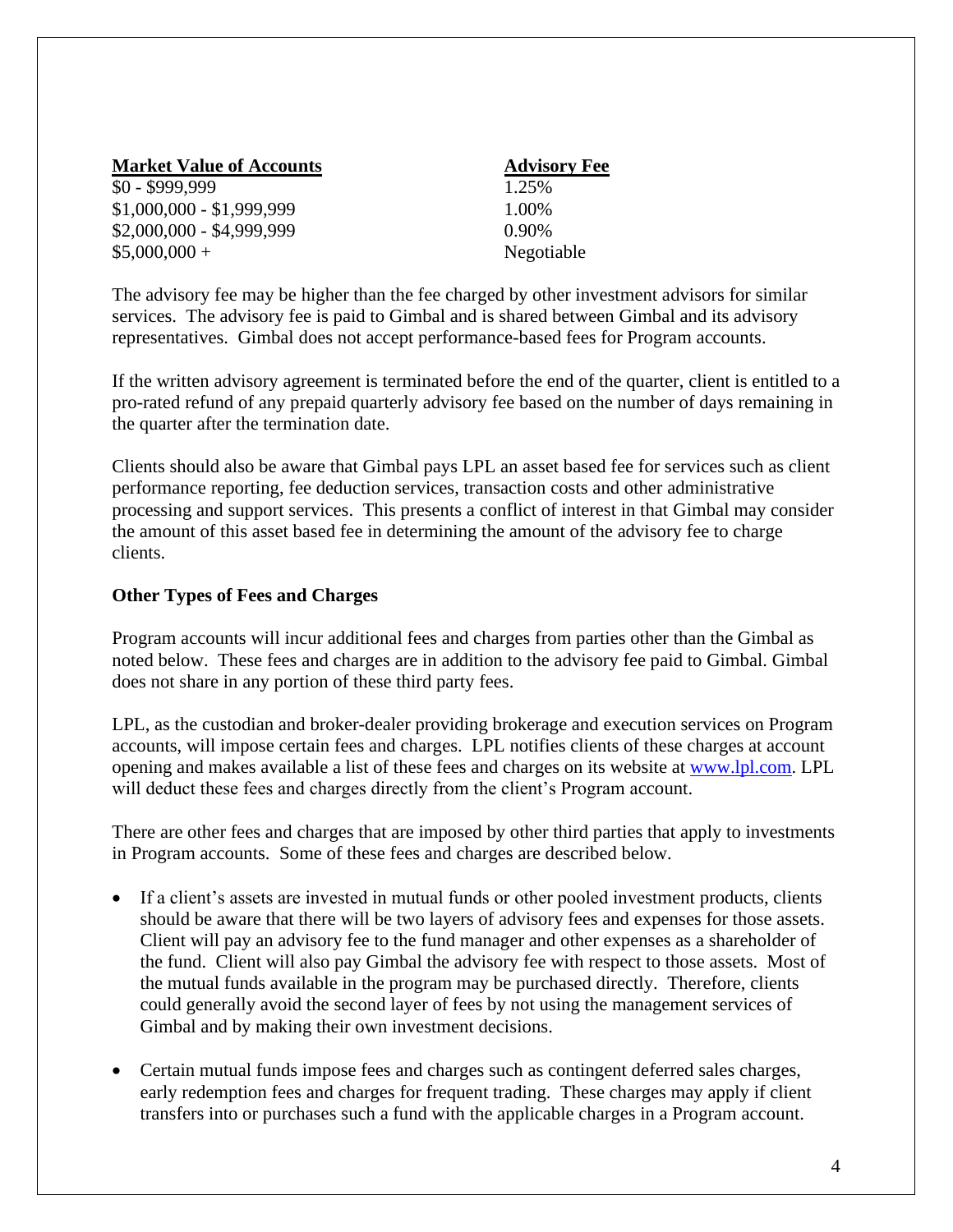- Although only no-load and load-waived mutual funds can be purchased in a Program account, client should understand that some mutual funds pay asset based sales charges or service fees (e.g., 12b-1 fees) to the custodian with respect to account holdings.
- Certain retirement accounts IRA and qualified retirement plan fees
- Certain trust accounts Administrative servicing fees for trust accounts
- Sweep money market funds and cash balances 12b-1 fees or other fee based on average daily deposit balances
- Other charges required by law and imposed by the executing broker/dealer or custodian

Further information regarding fees assessed by a mutual fund is available in the appropriate prospectus, which is available upon request from Gimbal or from the product sponsor directly.

#### **Other Important Considerations**

- The advisory fee is an ongoing wrap fee for investment advisory services, the execution of transactions and other administrative and custodial services. The advisory fee may cost the client more than purchasing the program services separately, for example, paying an advisory fee plus commissions for each transaction in the account. Factors that bear upon the cost of the account in relation to the cost of the same services purchased separately include the type and size of the account, historical and or expected size or number of trades for the account, and number and range of supplementary advisory and client-related services provided to the client.
- The advisory fee also may cost the client more than if assets were held in a traditional brokerage account. In a brokerage account, a client is charged a commission for each transaction, and the representative has no duty to provide ongoing advice with respect to the account. If the client plans to follow a buy and hold strategy for the account or does not wish to purchase ongoing investment advice or management services, the client should consider opening a brokerage account rather than a Program account.
- Gimbal is recommending the Program account to the client and receives compensation as a result of the client's participation in the program. This compensation includes the advisory fee and also may include other compensation, such as bonuses, awards or other things of value offered by LPL to Gimbal or its advisory representatives. Such compensation may be based on overall business produced and/or on the amount of assets serviced through LPL. The amount of this compensation may be more or less than what Gimbal would receive if the client participated in other programs, or paid separately for investment advice, brokerage and other client services. Therefore, Gimbal may have a financial incentive to recommend a Program account over other programs and services. We take our responsibilities very seriously and we will only recommend that clients hire use for management services if we believe it is appropriate and in the client's best interests.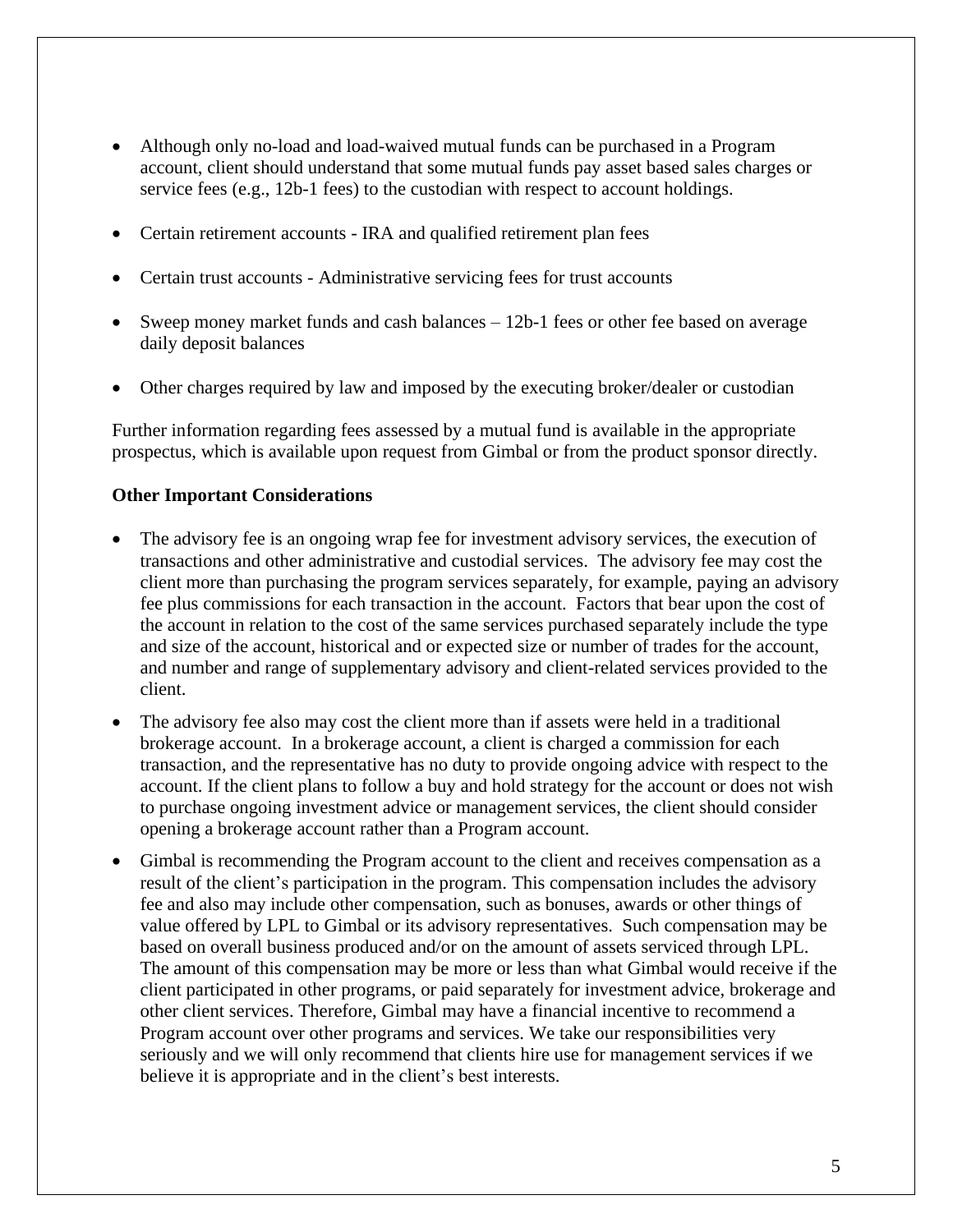• The investment products available to be purchased in the program can be purchased by clients outside of a Program account, through broker-dealers or other investment firms not affiliated with Gimbal.

### **ERISA and Retirement Accounts**

If client is a qualified plan subject to the Employee Retirement Income Security Act of 1974 (ERISA) or a plan within the meaning of Section 4975(e) of the Internal Revenue Code of 1986 (the Code), Gimbal is acting as a fiduciary under ERISA as defined in Section (21) of ERISA or Section 4975 of the Code with respect to services listed in Item 4 of this Brochure.

There is a conflict of interest for individuals that currently invest in an employer-sponsored retirement plan or individual retirement account that are considering a roll out of assets from the retirement plan or account. A conflict of interest exists because Gimbal will be compensated only if the individual rolls over the proceeds into an IRA that is then managed by Gimbal. As a result, it can be construed that Gimbal has a financial incentive to recommend a rollover. Client should understand that Gimbal maintains an education-only policy with respect to client rollovers. Gimbal will not make a recommendation; the client is solely responsible for all decisions. Therefore, the individual should include in his/her decision making process, a thorough review of all options; for example (i) remain invested in the current retirement plan or account (if available), (ii) transfer assets to a new employer-sponsored retirement plan (if available), (iii) transfer assets to an IRA with a financial institution, or (iv) withdraw assets directly which would be subject to federal and applicable state and local taxes and possibly subject to an IRS penalty depending upon the age of the individual. Individuals are encouraged to consider the advantages and disadvantages or each option, including any applicable fees and all features of each option. A decision to roll over assets to an IRA should reflect consideration of various factors, the importance of which will depend on the individual's needs and circumstances.

### **Item 5 –Account Requirements and Types of Clients**

Gimbal provides services to individuals, trusts, estates, and small businesses.

#### **Item 6 –Portfolio Manager Selection and Evaluation**

In a Program account, Gimbal does not select, review or recommend other investment advisors or portfolio managers. Gimbal, through its advisory representatives, is responsible for the investment advice and management offered to clients. Gimbal generally requires that individuals involved in determining or giving investment advice have a college degree and/or relevant industry training and experience. For more information about the Gimbal advisory representative managing the account, client should refer to the Brochure Supplement for the advisory representative, which client should have received along with this Brochure at the time client opened the Program account.

LPL performs certain administrative services for Gimbal, including generation of quarterly performance reports for Program accounts. Client will receive an individual quarterly performance report, which provides performance information on a time weighted basis. The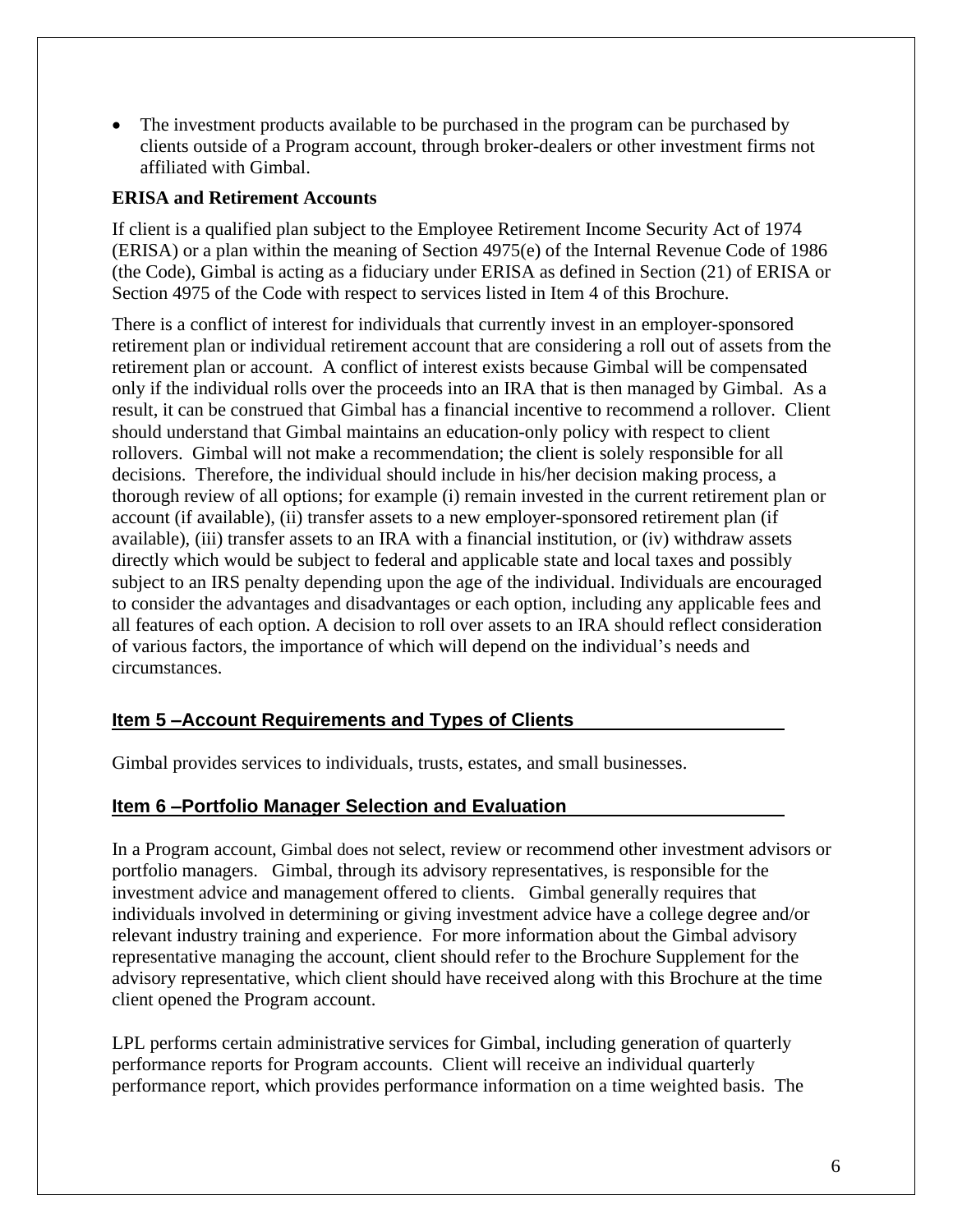performance reports are intended to inform clients as to how their investments have performed for a period, both on an absolute basis and compared to leading investment indices.

#### **Methods of Analysis and Investment Strategies**

We use four primary strategies for managing Program accounts; (i) a mutual fund strategy, (ii) an ETF strategy, (iii) a dividend stock focused strategy, and (iv) a growth stock strategy. We will invest and manage your portfolio based on your desired risk level and investment objective, which could range from conservative to aggressive. As stated above, we generally use the following types of investment vehicles within Program accounts: mutual funds (including asset allocation funds, index funds, international funds, emerging market funds, real estate funds and high yield bond funds), ETFs (including commodity funds, precious metal funds and agricultural funds), structured products, individual stocks, bonds, cash and cash equivalents. The investments selected for your Program account will depend upon your investment objective, level of risk tolerance, and other factors.

All investments are speculative and have risks associated with them. The following highlights some of the risks associated with the types of investments that may be purchased for your account:

- Investments in international markets present special risks including currency fluctuations, the potential for diplomatic and political instability, regulatory and liquidity risks and foreign taxation among others. The risks of foreign investing are generally greater in emerging markets.
- Asset allocation funds include world allocation funds. A world allocation fund seeks to provide both capital appreciation and income by investing in stocks, bonds and cash. These funds may invest in commodities and foreign currencies. These funds may also invest in international and emerging markets.
- High yield bond bonds carry greater risks than bonds rated as investment grade. For example, they are issued by organizations that do not qualify for an investment grade rating by one of the rating agencies because of the potential for higher default by the issuer. Another risk is that further financial difficulties by the issuer may result in a decrease in the market value, and this may make it impossible to liquidate the bond prior to maturity.
- ETFs are typically investment companies that are legally classified as open end mutual funds or UITs. However, they differ from traditional mutual funds, in particular, in that ETF shares are listed on a securities exchange. Shares can be bought and sold throughout the trading day like shares of other publicly-traded companies. ETF shares may trade at a discount or premium to their net asset value. This difference between the bid price and the ask price is often referred to as the "spread." The spread varies over time based on the ETF's trading volume and market liquidity, and is generally lower if the ETF has a lot of trading volume and market liquidity and higher if the ETF has little trading volume and market liquidity. Although many ETFs are registered as an investment company under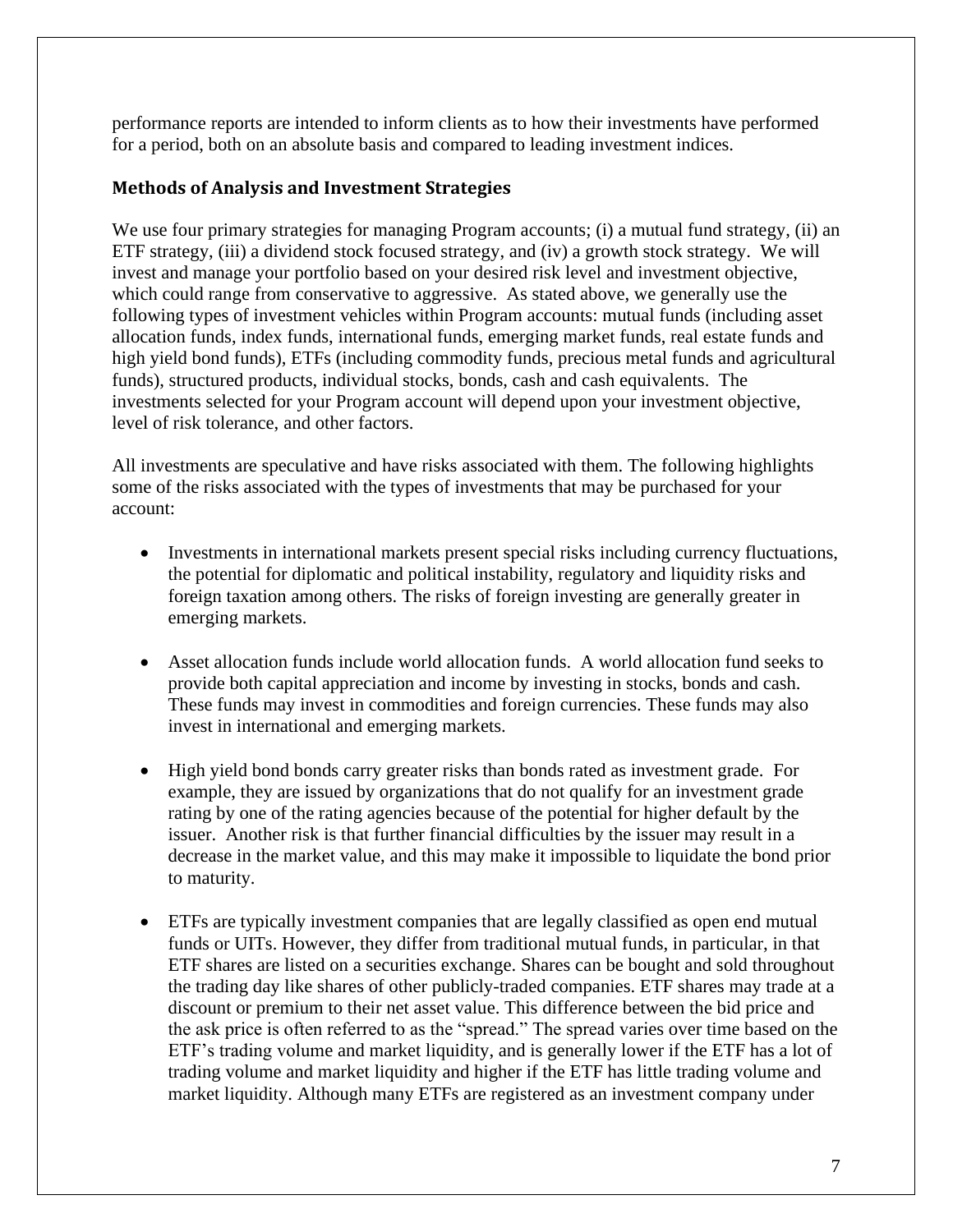the Investment Company Act of 1940 like traditional mutual funds, some ETFs, in particular those that invest in commodities, are not registered as an investment company.

• Structured products are securities derived from another asset, such as a security or a basked of securities, an index, a commodity, a debt issuance, or a foreign currency. Structured products frequently limit the upside participation in the reference asset. Structured products are senior unsecured debt of the issuing bank and subject to the credit risk associated with that issuer. This credit risk exists whether or not the investment held in the account offers principal protection. The creditworthiness of the issuer does not affect or enhance the likely performance of the investment other than the ability of the issuer to meet its obligations. Any payments due at maturity are dependent on the issuer's ability to pay. In addition, the trading price of the security in the secondary market, if there is one, may be adversely impacted if the issuer's credit rating is downgraded. Some structured products offer full protection of the principal invested, others offer only partial or no protection. Investors may be sacrificing a higher return to obtain the principal guarantee. In addition, the principal guarantee relates to the nominal principal and does not offer inflation protection. An investor in a structured product never has claim on the underlying investment, whether a security, zero coupon bond, or option. There may be little or no secondary market for the securities and information regarding independent market pricing for the securities may be limited. This is true even if the product has a ticker symbol or has been approved for listing on an exchange. Tax treatment of structured products my be different from other investments held in the account (e.g., income may be taxed as ordinary income even though payment is not received until maturity). Structured CDs that are insured by the FDIC are subject to applicable FDIC limits.

We consider the overall economy, both domestically and globally, when selecting specific investments and making allocation decisions. We also consider current and recent market levels and volatility when making management decisions. We use a variety of sources of data to conduct our economic, investment and market analysis, such as financial newspapers and magazines, economic and market research materials prepared by others, conference calls hosted by mutual funds, corporate rating services, annual reports, prospectuses, and company press releases.

It is important to keep in mind that there is no specific approach to investing that guarantees success or positive returns; investing in securities involves risk of loss that clients should be prepared to bear.

### **Voting Client Securities**

Gimbal does not have any authority to vote client securities or proxies on your behalf. Proxy information for any securities which are held in your account will be sent to you by LPL as the custodian of your funds and securities. We will not be providing you with this information. If you have any questions about a particular solicitation, you may contact us for general information.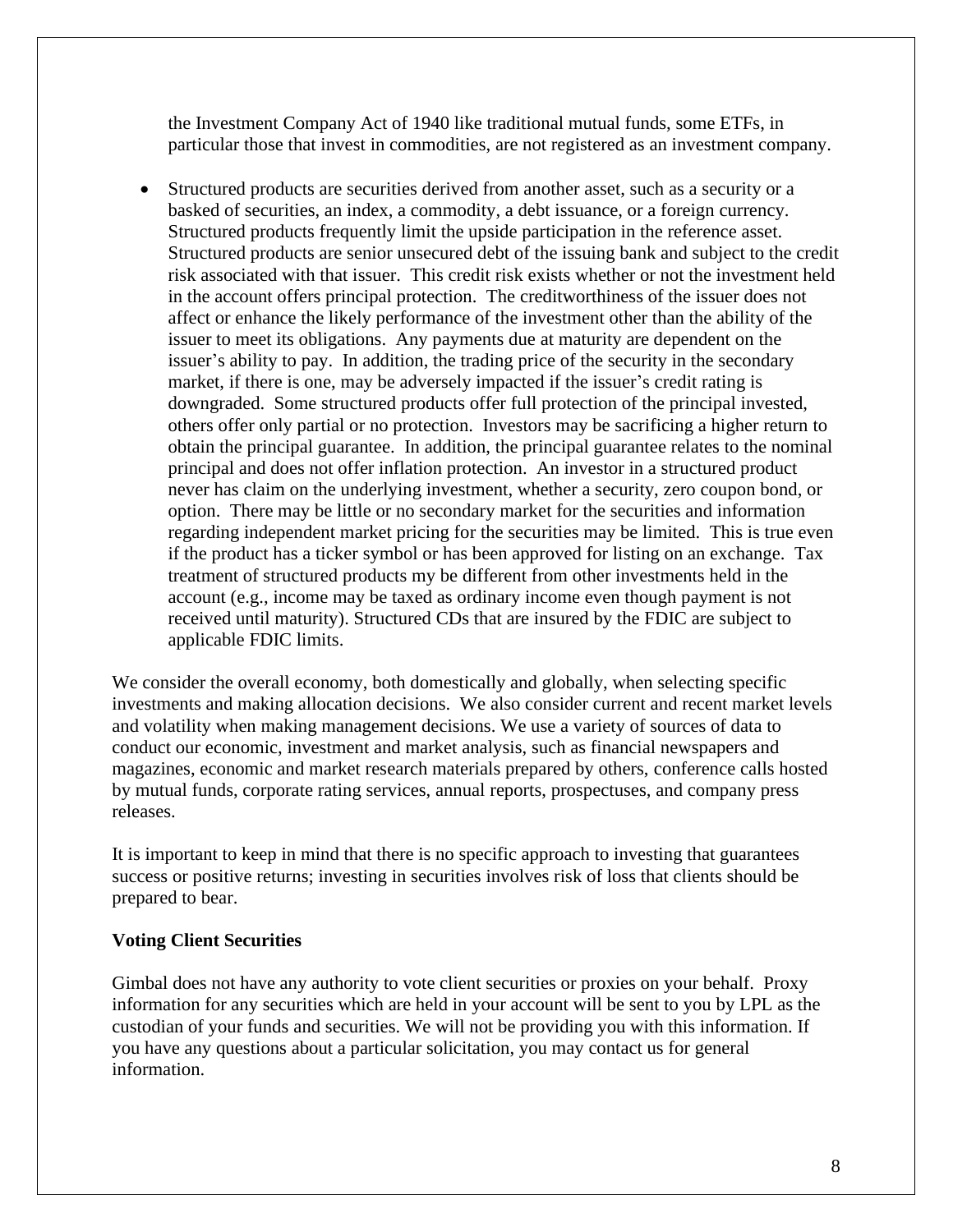## **Item 7 – Client Information Provided to Portfolio Manager**

In the Program account, Gimbal is responsible for account management; there is no separate portfolio manager involved. Gimbal obtains the necessary financial data from the client and assists the client in setting an appropriate investment objective for the account. We obtain this information by having the client complete a written investment advisory agreement and other documentation. Clients are encouraged to contact us if there have been any changes in the client's financial situation or investment objectives or if they wish to impose any reasonable restrictions on the management of the account or reasonably modify existing restrictions. Client should be aware that the investment objective selected for the program is an overall objective for the entire account and may be inconsistent with a particular holding and the account's performance at any time. Client should further be aware that achievement of the stated investment objective is a long-term goal for the account.

## **Item 8 – Client Contact with Portfolio Manager**

Client should contact his/her advisory representative at any time with questions regarding a Program account.

### **Item 9 –Additional Information**

### **Disciplinary Information**

Registered investment advisors are required to disclose all material facts regarding any legal or disciplinary events that would be material to your evaluation of our advisory business or the integrity of our management. We have no information applicable to this Item.

### **Other Financial Industry Activities and Affiliations**

Gimbal is only in the business of providing investment advice as described above. However, as also noted above, advisory representatives of Gimbal are registered representatives of LPL Financial, an SEC registered broker/dealer and member of the Financial Industry Regulatory Authority. In this capacity the advisory representative can sell securities to clients and receive normal and customary compensation in the form of commissions. However, such compensation will not be received in connection with investments made in Program accounts. Client's purchasing securities from an advisory representative outside of a Program account will receive disclosure documents (e.g., prospectus, brokerage account agreement) when conducting such transactions.

LPL's parent company, LPL Investment Holdings, Inc., is a publicly traded company with shares listed on The NASDAQ Global Select Market under the trading symbol "LPLA". Certain of our advisory representatives are shareholders and/or option holders of LPLA.

Advisory representatives are also licensed as independent insurance agents and appointed through various insurance companies to offer fixed insurance. In such capacity, the advisory representatives can sell insurance products to clients and receive normal and customary compensation in the form of commissions. Client's purchasing insurance from advisory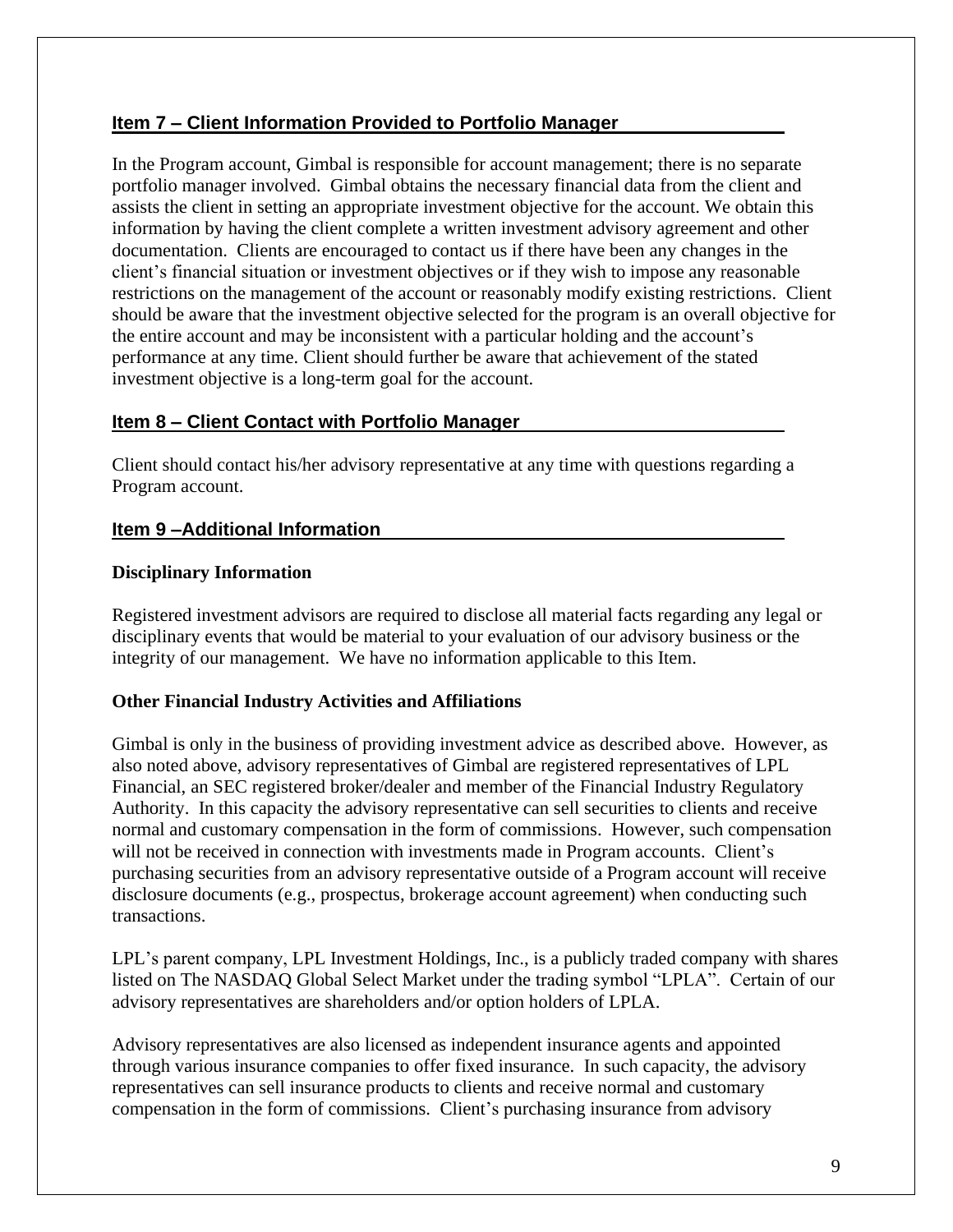representatives will receive certain disclosure documents and complete an insurance application process when conducting such transactions.

### **Code of Ethics, Participation or Interest in Client Transactions and Personal Trading**

It is our policy not to affect any principal trades for client accounts. Principal trades are generally defined as transactions where an advisor, acting for its own account, buys from or sells a security to an advisory client. It is also our policy not to cross trades between your account and the account of another client.

Gimbal and its advisory representatives may buy or sell securities for our personal accounts identical to those recommended to clients. This creates a potential conflict of interest. It is our policy that all persons associated with us in any manner must place the interests of clients ahead of their own when making personal investments. In addition, we require that client transactions be placed before our own transactions. We also monitor trading by our advisory representatives.

LPL's parent company, LPL Investment Holdings Inc., is a publicly traded company. Gimbal does not recommend or solicit orders of LPL Investment Holdings Inc. stock in Program accounts.

## **Review of Accounts**

Advisory representatives conduct reviews of client accounts on a quarterly basis for consistency with the client's stated investment objectives, among other factors. Client account reviews may also be triggered upon client request, a change in client circumstances, or unusual market activity.

All Program accounts are also subjected to a risk based exception reporting system that flags accounts on a quarterly basis for criteria such as performance, trading activity and position concentration. The exception reporting identifies accounts where additional scrutiny or analysis by us may be appropriate.

During any month that there is activity in a Program account, you will receive a monthly account statement from LPL showing account activity as well as positions held in the account at month end. Additionally, you will receive a confirmation of each transaction that occurs unless the transaction is a result of a systematic purchase, redemption or exchange. You will also receive a detailed quarterly performance report prepared by LPL on our behalf. All account data and statements are also available online through the LPL Account View portal.

### **Other Compensation**

Gimbal and its advisory representatives may receive additional compensation from product sponsors. However, such compensation may not be tied to the sales of any products. Compensation may include such items as gifts valued at less than \$100 annually, an occasional dinner or ticket to a sporting event, or reimbursement in connection with educational meetings or marketing or advertising initiatives. Product sponsors may also pay for education or training events that may be attended by Gimbal's employees and advisory representatives.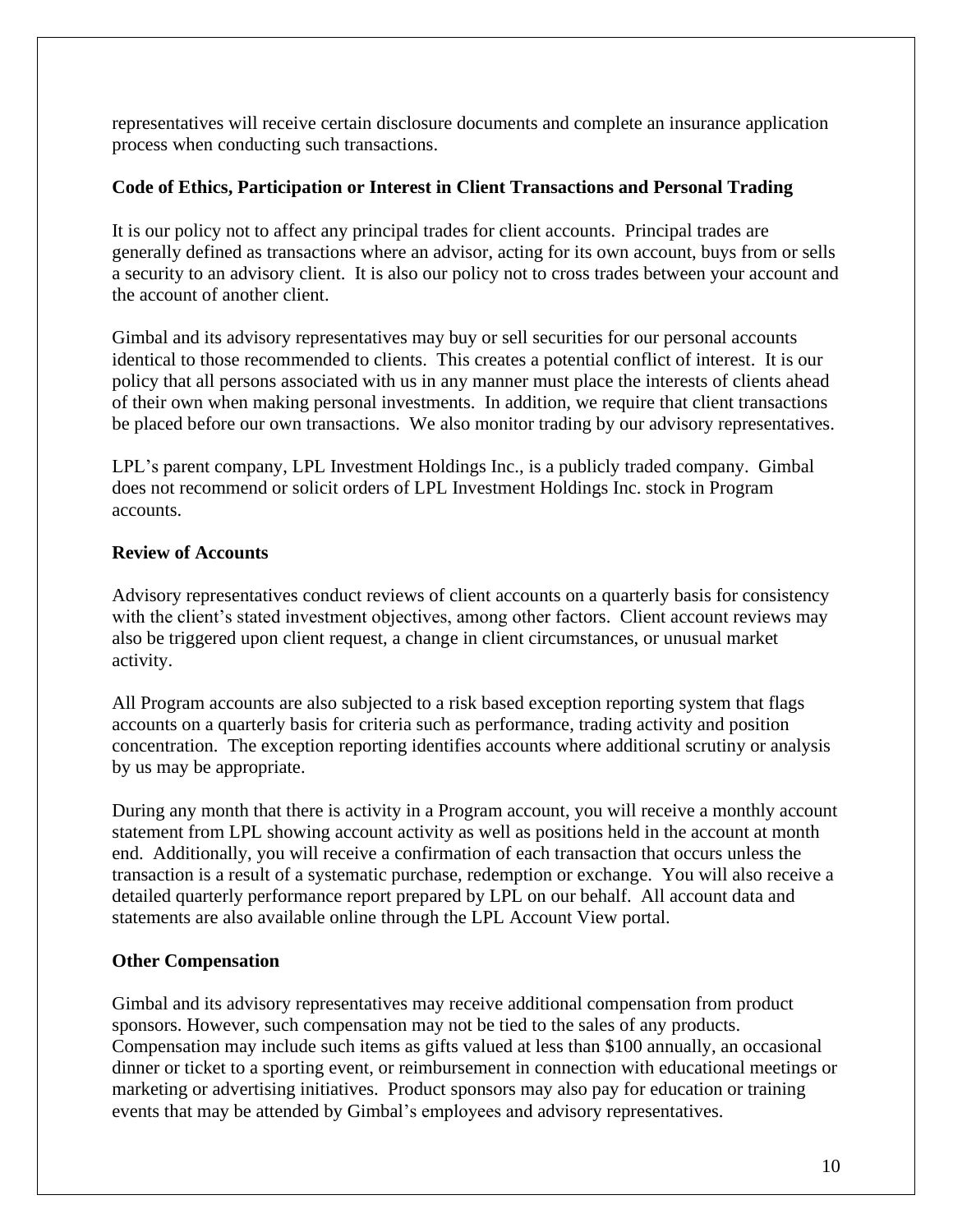#### **Financial Information**

Gimbal is required to provide clients with certain information or disclosures about its financial condition. We have no financial commitment that impairs our ability to meet contractual or fiduciary commitments to clients, and we have not been the subject of a bankruptcy petition.

#### **Custody**

We do not have custody of client funds or securities. Custody for all Program accounts is maintained by LPL, a qualified custodian. You will receive accounts statements from LPL directly at least quarterly. We encourage you to carefully review these statements upon receipt. In addition, LPL will provide you with quarterly performance reports on our behalf. We may provide you with additional, customized reporting from time to time and upon request. This additional reporting does not take the place of the official statements that you receive from LPL.

#### **Investment Discretion**

Upon your written authorization in our investment advisory agreement, we will provide discretionary investment advisory services for your Program account. Our discretionary authority is limited only to affecting trades in your accounts; we will determine the type of securities and the amount of securities that can be bought or sold for your portfolio without obtaining your consent for each trade.

We will not have access to your funds or securities with the exception of having advisory fees deducted from your account and paid to us by LPL as the custodian. Any fee deduction will be done pursuant to your prior written authorization provided to LPL.

#### **Brokerage Practices**

Gimbal requires that clients direct LPL as the sole and exclusive broker/dealer to execute transactions for Program accounts. LPL is not paid a commission for executing transactions. Because advisory representatives of Gimbal are licensed with LPL, this presents a conflict of interest. Clients should understand that not all advisors require their clients to direct brokerage. By directing brokerage to LPL, clients may be unable to achieve the most favorable execution of client transactions. Therefore, directed brokerage may cost clients more money.

Gimbal may receive support services and/or products from LPL, which assist Gimbal to better monitor and service client accounts maintained at LPL. These support services and/or products may be received without cost, at a discount, and/or at another negotiated rate, and may include the following:

- investment-related research
- pricing information and market data
- software and other technology that provide access to client account data
- compliance and/or practice management-related publications